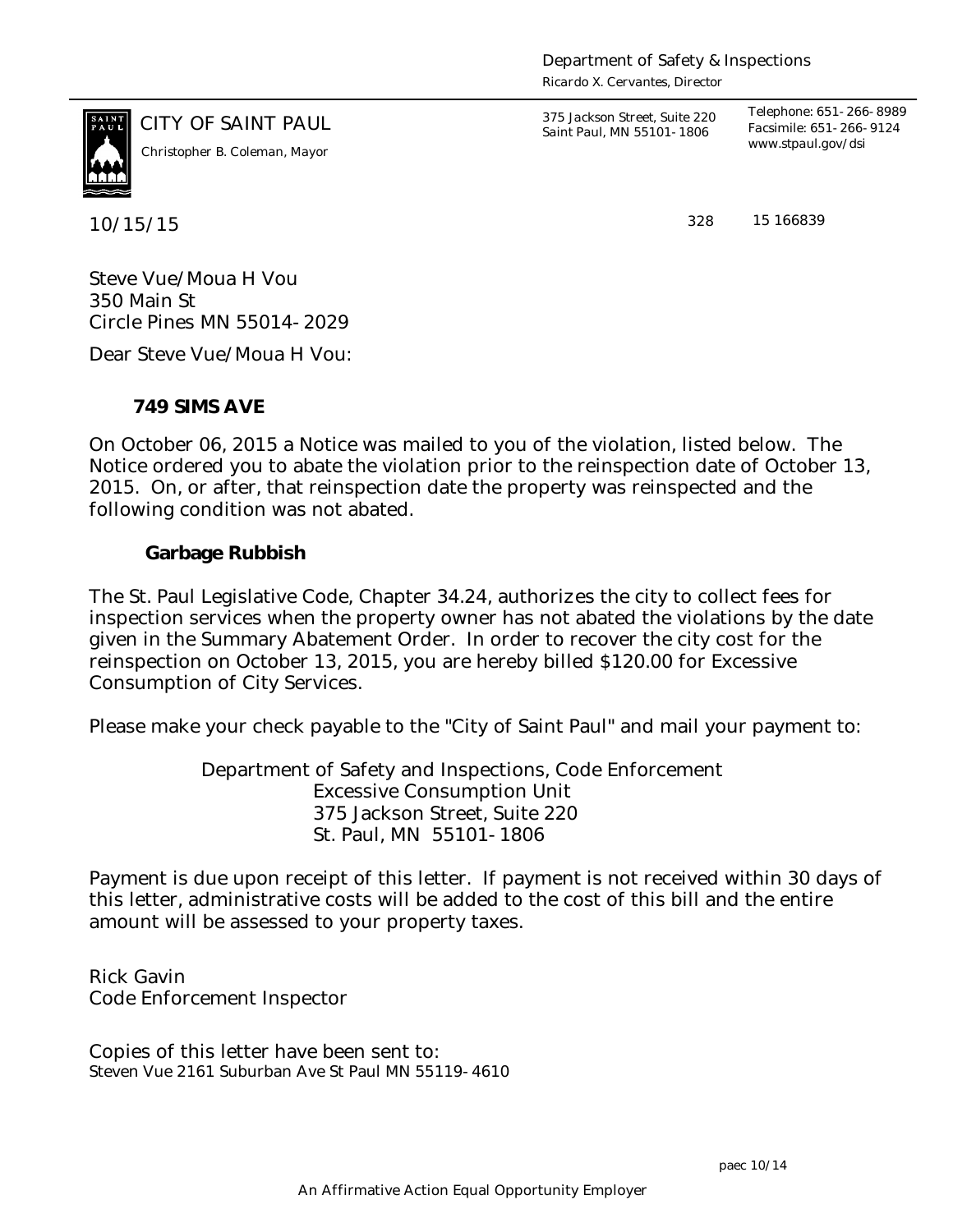## City of Saint Paul, Department of Safety and Inspections

**10/15/15**

**EXCESSIVE CONSUMPTION INVOICE #** 1204634

| File $#$ :             | 15 166839            |
|------------------------|----------------------|
| <b>Property Addres</b> | 749 SIMS AVE         |
| Property PIN:          | 292922410031         |
| <b>Owner Name:</b>     | Steve Vue/Moua H Vou |

Fee Description and Amount Excessive Consumption of City Services \$120.00

Payment is due upon receipt of this letter **Failure to pay within 30 days will result in this amount being assessed to your property taxes.**

Make your check payable to the City of Saint Paul Send payment to: Department of Safety and Inspections Excessive Consumption Unit 375 Jackson Street, Suite 220 St. Paul, MN 55101-1806

|                                                                                                                      | Keep this portion for your records: Date Paid: ______________Amt Paid: __________ |  |
|----------------------------------------------------------------------------------------------------------------------|-----------------------------------------------------------------------------------|--|
|                                                                                                                      |                                                                                   |  |
| Garbage Rubbish                                                                                                      |                                                                                   |  |
|                                                                                                                      |                                                                                   |  |
| -----------Cut        HERE -----------------       Cut        HERE ---------------       Cut        HERE             | .                                                                                 |  |
| <b>RETURN</b><br>this portion with your payment                                                                      |                                                                                   |  |
| City of Saint Paul, Department of Safety and Inspections, Code Enforcement Division<br>EXCESSIVE CONSUMPTION PAYMENT |                                                                                   |  |
| Folder $#: 15$ 166839<br>INVOICE $#$ 1204634                                                                         | Dated 10/14/2015                                                                  |  |

Property Address: **749 SIMS AVE** Property PIN: 292922410031 Owner Name: Steve Vue/Moua H Vou

Fee Description Excessive Consumption of City Services  $$120.00$ 

Garbage Rubbish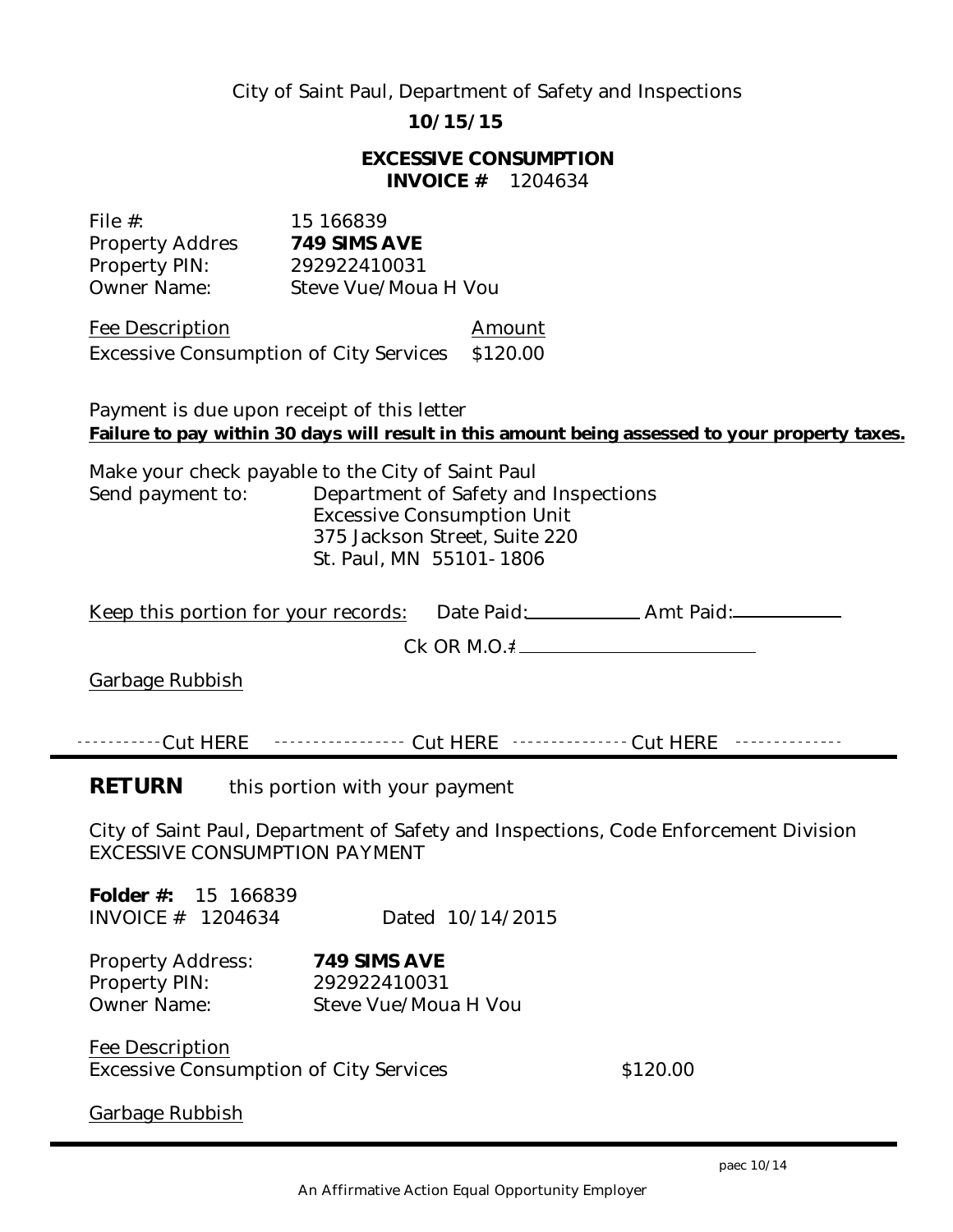Department of Safety & Inspections

*Ricardo X. Cervantes, Director*



10/15/15 328

CITY OF SAINT PAUL *375 Jackson Street, Suite 220 Saint Paul, MN 55101-1806 Telephone: 651-266-8989 Facsimile: 651-266-9124 www.stpaul.gov/dsi Christopher B. Coleman, Mayor*

15 166839

Steven Vue 2161 Suburban Ave St Paul MN 55119-4610

Dear Steven Vue:

**749 SIMS AVE**

On October 06, 2015 a Notice was mailed to you of the violation, listed below. The Notice ordered you to abate the violation prior to the reinspection date of October 13, 2015. On, or after, that reinspection date the property was reinspected and the following condition was not abated.

**Garbage Rubbish**

The St. Paul Legislative Code, Chapter 34.24, authorizes the city to collect fees for inspection services when the property owner has not abated the violations by the date given in the Summary Abatement Order. In order to recover the city cost for the reinspection on October 13, 2015, you are hereby billed \$120.00 for Excessive Consumption of City Services.

Please make your check payable to the "City of Saint Paul" and mail your payment to:

Department of Safety and Inspections, Code Enforcement Excessive Consumption Unit 375 Jackson Street, Suite 220 St. Paul, MN 55101-1806

Payment is due upon receipt of this letter. If payment is not received within 30 days of this letter, administrative costs will be added to the cost of this bill and the entire amount will be assessed to your property taxes.

Rick Gavin Code Enforcement Inspector

Copies of this letter have been sent to: Steve Vue/Moua H Vou 350 Main St Circle Pines MN 55014-2029